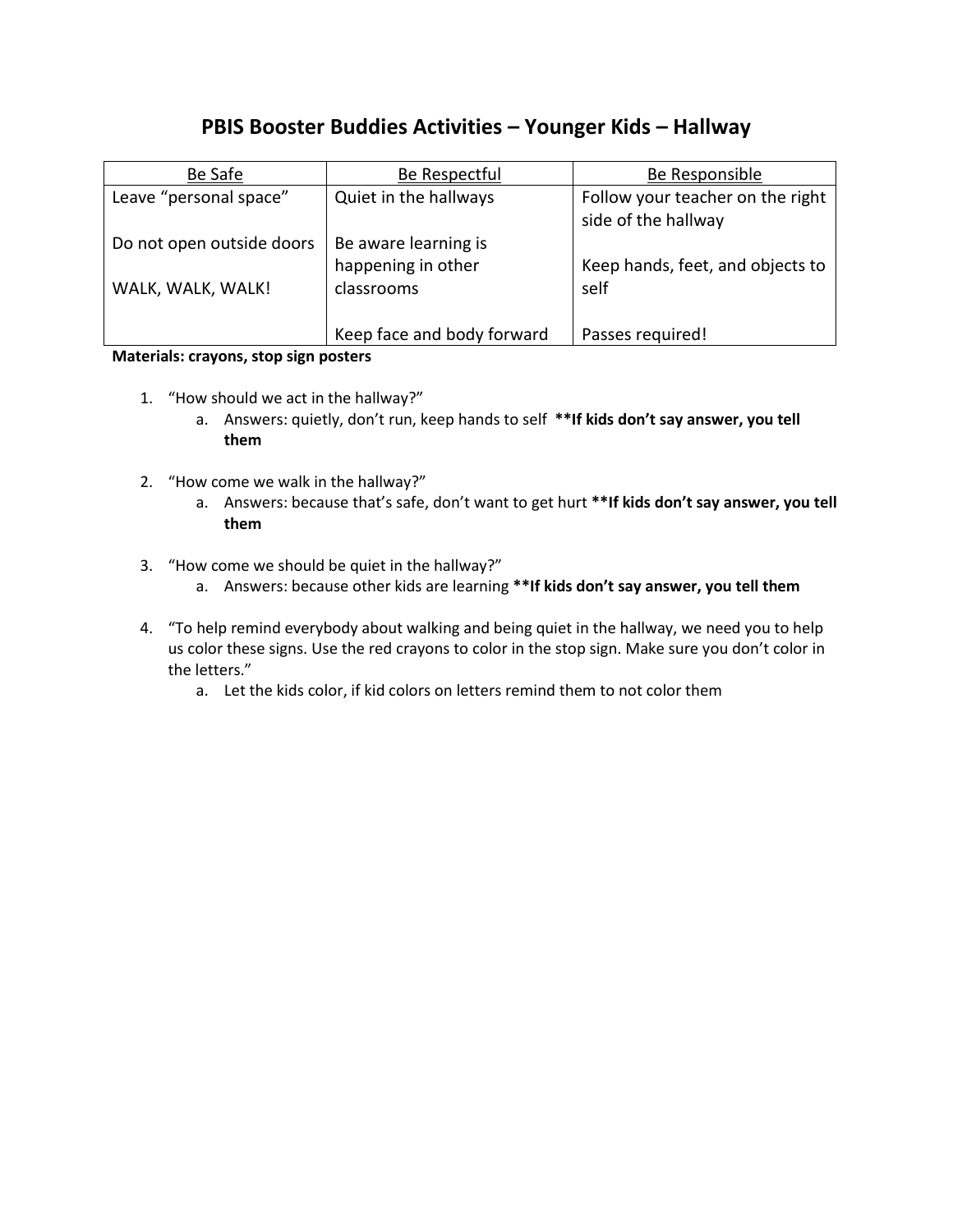## **PBIS Booster Buddies Activities – Younger Kids – Bathroom/Bubbler**

| Be Safe                       | Be Respectful                | Be Responsible               |
|-------------------------------|------------------------------|------------------------------|
| Wash hands with soap and      | Give privacy to others       | Get in and Get Out           |
| water                         |                              |                              |
|                               | Use soft voices              | Leave bathroom the way you   |
| Water stays in the sink       |                              | found it - Keep the bathroom |
|                               | Line up quietly and get your | clean!                       |
| One at a time for the bubbler | drink quickly                |                              |

**Materials: popsicle stick faces**

- 1. "What are some of the rules when using the bathroom?"
	- a. Answers: be quiet, be quick, keep water in the sink, don't play in the bathroom **\*\*If kids don't say answer, you tell them**
- 2. "How come we have those rules?"
	- a. Answers: to keep us safe, to keep the bathroom clean, so we don't miss class **\*\*If kids don't say answer, you tell them**
- 3. "Now, we are going to read you a story about some kids using the bathroom. Use the smiley face popsicle sticks to tell us whether what the kids did was right or wrong."
- 4. "Michael walks into the bathroom (PAUSE to ask for popsicle stick vote). He sees his friend and wants to play around with him (PAUSE to ask for popsicle stick vote, ask what he should do). Michael remembers the bathroom rules so he waves hello instead (PAUSE for popsicle stick vote). Uh-oh, Michael pulled too much toilet paper and it goes on the floor (PAUSE for popsicle stick vote, ask what he should do). Michael remembers he should roll the paper back up and only use what he needs (PAUSE for popsicle vote). Michael starts to walk out of the bathroom, forgetting to flush the toilet and to wash his hands (PAUSE for popsicle vote, ask what he should do). On the way out, another friend of Michael's walks in and tries to tell him a joke. Michael says hello and tells his friend he has to get back to class (PAUSE for popsicle vote). At the drinking fountain, Michael takes a 5-second drink, 1-2-3-4-5, and then walks back to class (PAUSE for popsicle vote)."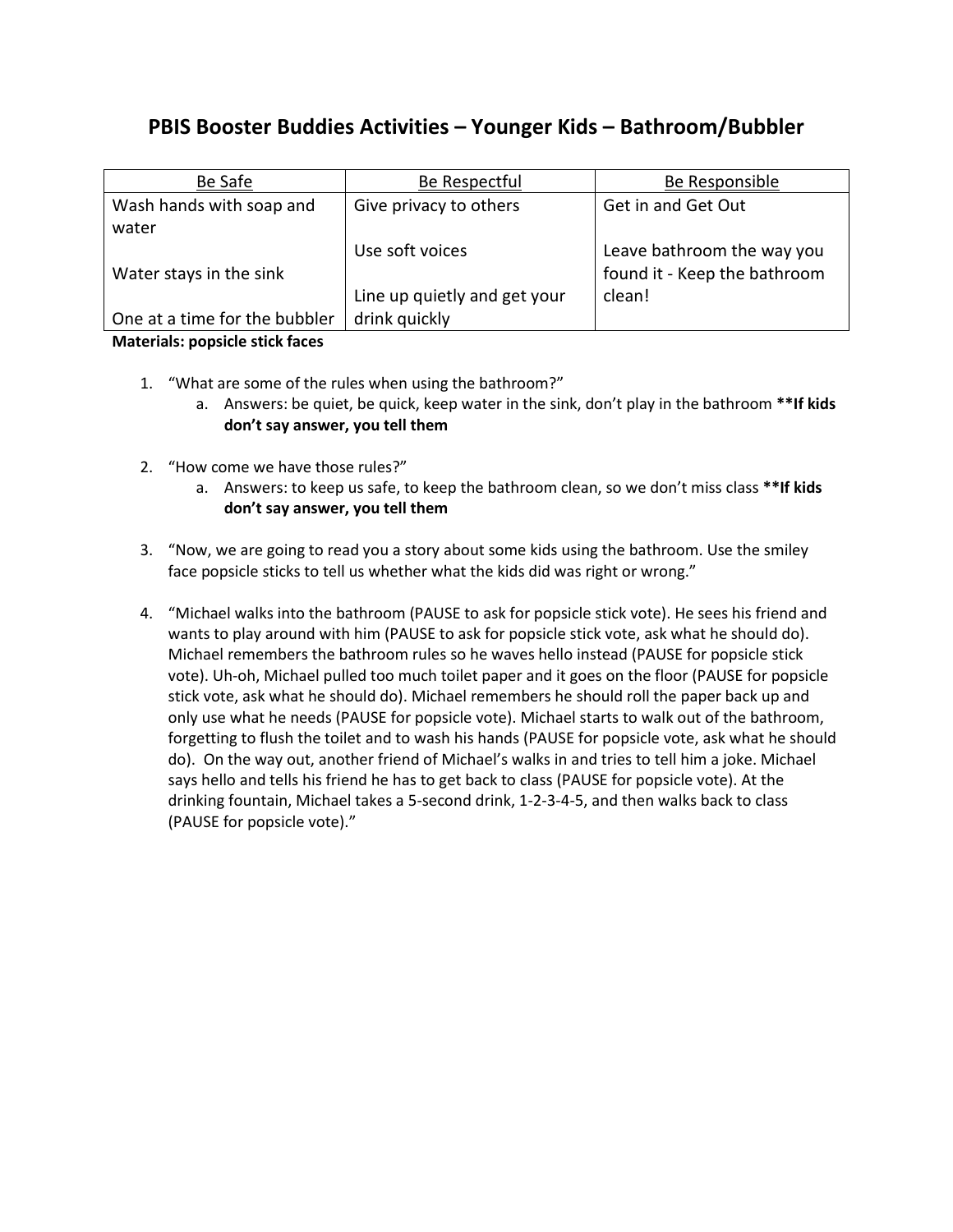# **PBIS Booster Buddies Activities – Younger Kids – Cafeteria**

| Be Safe                             | Be Respectful                              | Be Responsible                                 |
|-------------------------------------|--------------------------------------------|------------------------------------------------|
| Keep your hands, feet, and          | Follow adult rules the first               | Clean up eating area when                      |
| lunch to yourself                   | time and every time                        | done                                           |
| Stay in your assigned<br>seat/table | Keep your voice at<br>"conversation" level | Line up quickly and quietly<br>with your class |
|                                     | Use good table manners                     |                                                |

### **Materials: none**

- 1. "We are going to talk about lunchroom manners. What are good manners? What are bad manners?
	- a. Answers: Good = say please thank you, say excuse me, keep food to self, use quiet voices; BAD = pushing people, being loud, not picking up your trash
- 2. "We use good manners to show others respect. What should we do if we need something in the lunchroom? (ANSWER: raise hand). How come we should stay in our seats in the lunchroom? (ANSWER: safe so people know where you are)."
- 3. "Now, we are going to act some ways that kids act in the cafeteria. We want you to tell us what we did wrong or what we did right."
	- a. (pretend at table) "Give me your napkin." "NO! It's mine" "Give it to me" WHAT'S WRONG? "May I please have…"
	- b. (pretend in line) "(stand close and accidentally tap person)" "Watch out!" WHAT'S WRONG? "Excuse me"
	- c. (pretend in line) Talk loudly to each other in line WHAT'S WRONG? Talk quietly to each other
	- d. (pretend getting lunch) "(grab lunch) Thank you!"
	- e. (pretend getting up to throw lunch away) Check table for trash, pick up and throw away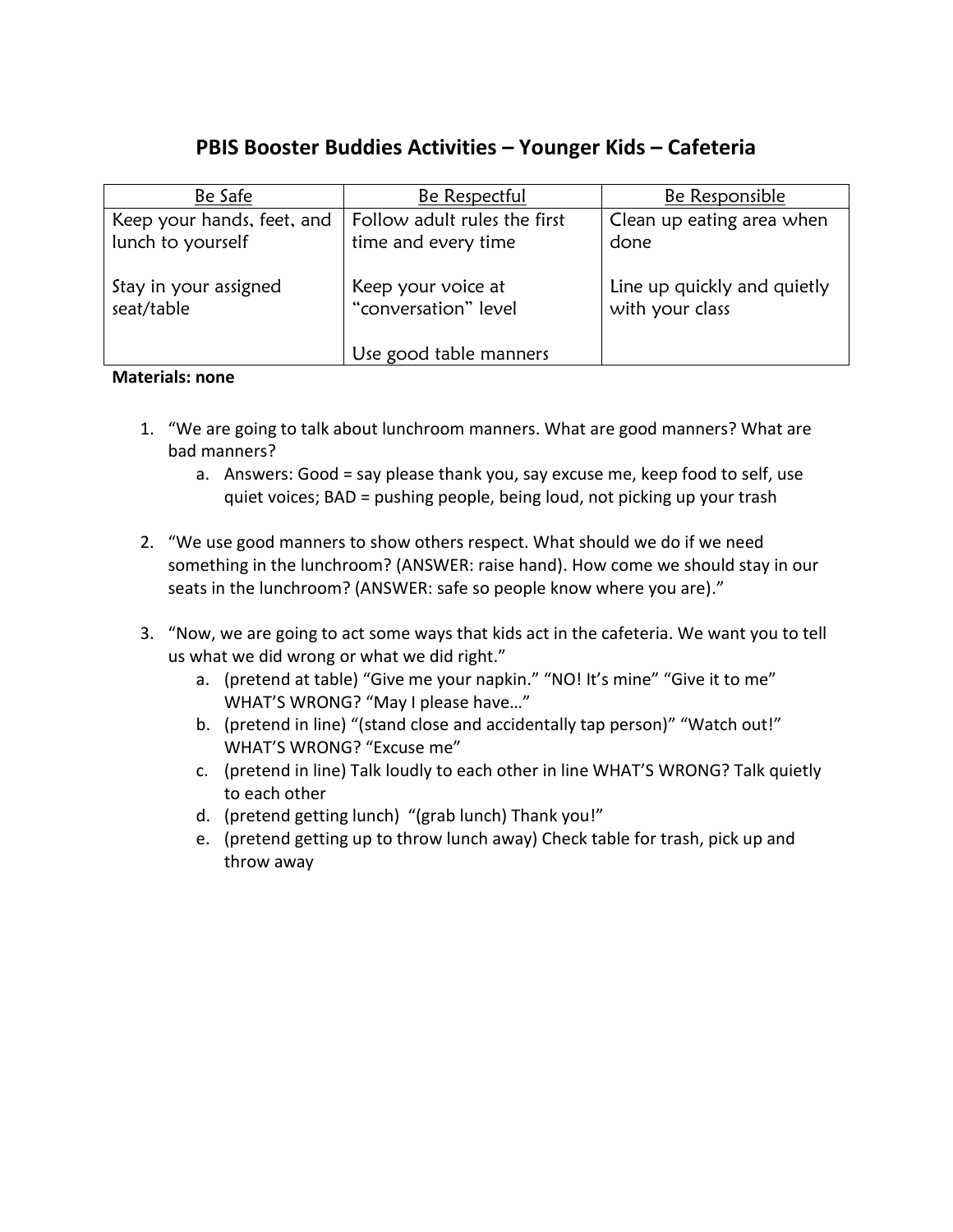## **PBIS Booster Buddies Activities – Younger Kids – Playground**

| Be Safe                  | Be Respectful                | Be Responsible                                    |
|--------------------------|------------------------------|---------------------------------------------------|
| Play with equipment      | Follow adult rules the first | Dress appropriately for the                       |
| appropriately and safely | time and every time          | weather                                           |
| Use hands and feet       | Play fairly and include      | Accept consequences without                       |
| appropriately            | everyone                     | arguing or complaining                            |
|                          | Take turns and play together | Line up calmly and quickly in<br>the correct line |

### **Materials: none**

- 1. "One very important thing that we have to do on the playground is to listen to adults. It is important for EVERYONE to listen to adults – even adults need to listen to other adults. How come it's important to listen to adults on the playground?"
	- a. Answers: So you can be safe, so you can follow the rules, so you are being respectful, so you know when to come in
- 2. "What might happen if you don't listen to an adult on the playground?"
	- a. Answers: might get in trouble, could get hurt, won't learn, it's not respectful
- 3. "How can you show adults you are listening to them?"
	- a. Answers: looking at them, body is facing them, ears are open, not moving around, being quiet
- 4. "To practice good listening, we are going to play Simon Says. Here are the rules for Simon Says. If I say Simon Says tap your head, you tap your head. If I say Simon Says touch your nose, you touch your nose. Now, if I say touch your nose, NOBODY should touch their nose because I didn't say Simon Says! Now, do you think it will be easy or hard to play this game if kids are talking loud? It would be really hard to hear directions if kids were talking so we need you to be quiet!"

PLAY SIMON SAYS!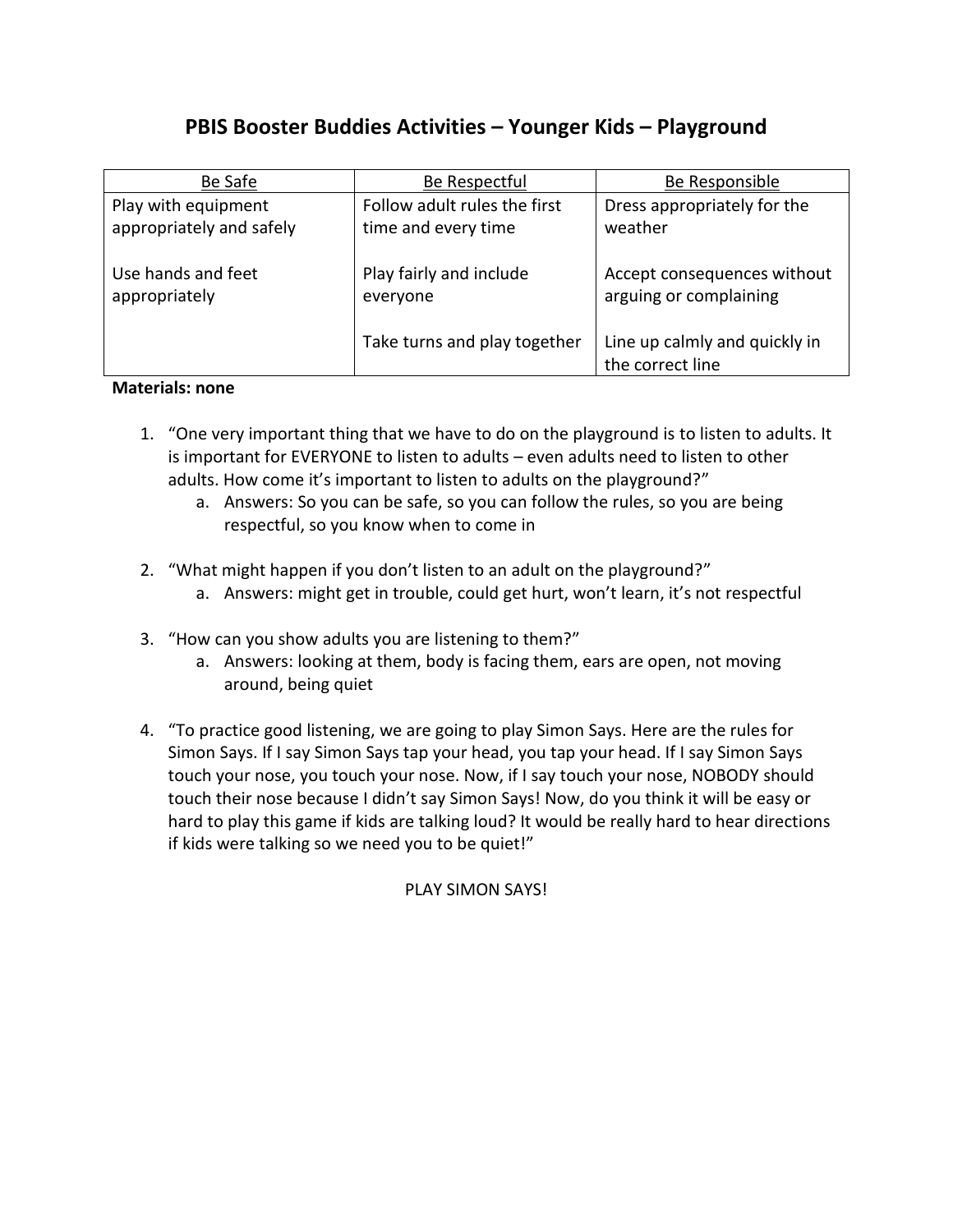## **PBIS Booster Buddies Activities – Older Kids – Hallway**

| Be Safe                   | Be Respectful                              | Be Responsible                                          |
|---------------------------|--------------------------------------------|---------------------------------------------------------|
| Leave "personal space"    | Quiet in the hallways                      | Follow your teacher on the right<br>side of the hallway |
| Do not open outside doors | Be aware learning is<br>happening in other | Keep hands, feet, and objects to                        |
| WALK, WALK, WALK!         | classrooms                                 | self                                                    |
|                           | Keep face and body forward                 | Passes required!                                        |

#### **Materials: crayons, paper**

- 1. "How should we act in the hallway?"
	- a. Answers: quietly, don't run, keep hands to self **\*\*If kids don't say answer, you tell them**
- 2. "How come we walk in the hallway?"
	- a. Answers: because that's safe, don't want to get hurt **\*\*If kids don't say answer, you tell them**
- 3. "How come we should be quiet in the hallway?"
	- a. Answers: because other kids are learning **\*\*If kids don't say answer, you tell them**
- 4. "To help remind everybody about walking and being quiet in the hallway, we need you to design a sign to remind other kids to be quiet and walk. You might want to write a slogan, such as "SHH! We are learning!" or "WALK, WALK, WALK!" or draw a picture with someone holding finger up to lips or a picture with people walking slowly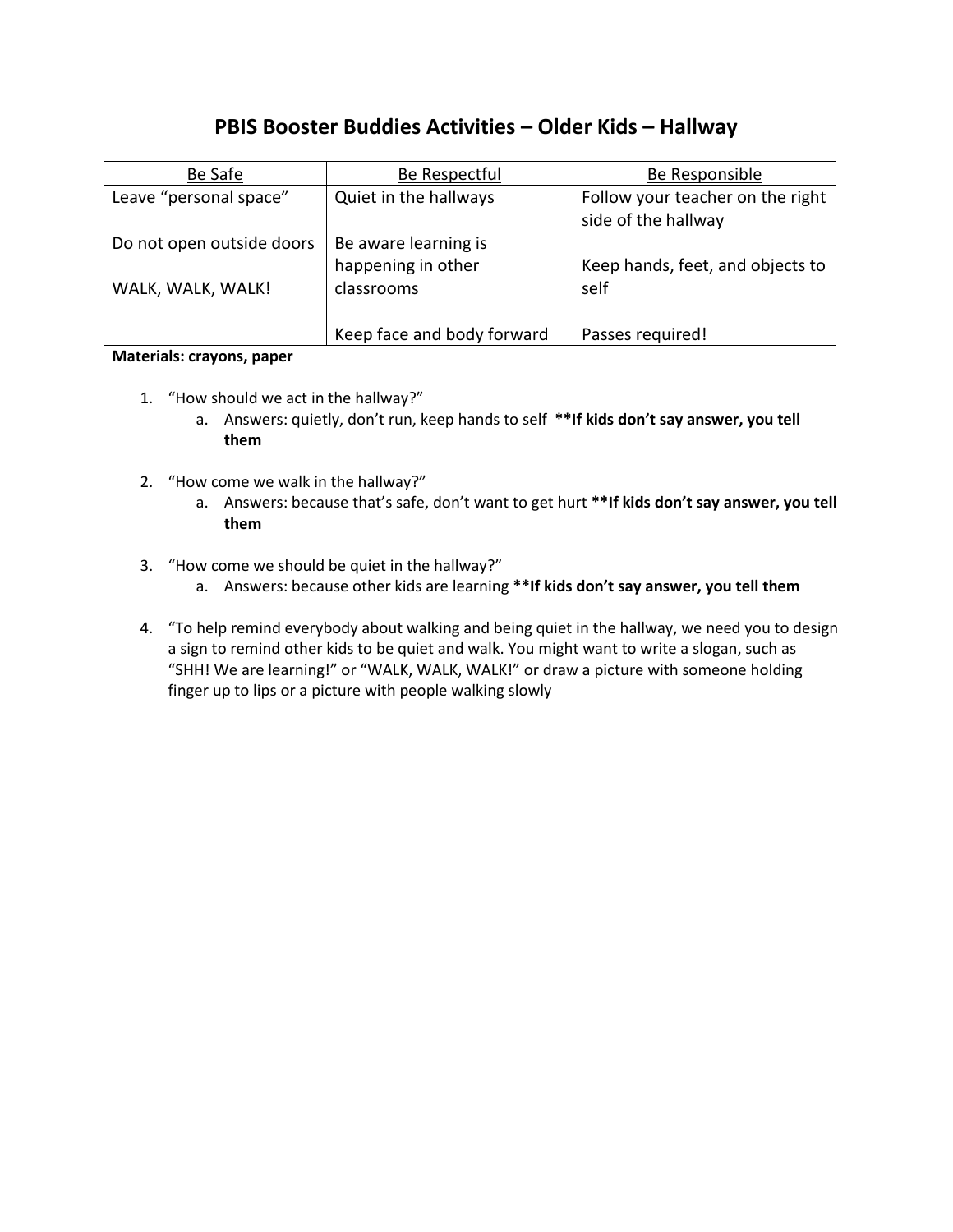## **PBIS Booster Buddies Activities – Older Kids – Bathroom/Bubbler**

| Be Safe                       | Be Respectful                | Be Responsible               |
|-------------------------------|------------------------------|------------------------------|
| Wash hands with soap and      | Give privacy to others       | Get in and Get Out           |
| water                         |                              |                              |
|                               | Use soft voices              | Leave bathroom the way you   |
| Water stays in the sink       |                              | found it - Keep the bathroom |
|                               | Line up quietly and get your | clean!                       |
| One at a time for the bubbler | drink quickly                |                              |
| <b>Materials: None</b>        |                              |                              |

- 1. "We are going to talk about how we should use the bathroom and drinking fountain. To start talking, we want you to turn and talk to a partner about something either you've done or seen someone else do in the bathroom or drinking fountain that DOES NOT follow our Eagle Expectations."
	- a. Give students 1 minute to come up with idea
- 2. "Now, we are going to give you a chance to share your example. After you give your example, tell us what you or the kid(s) should have done instead."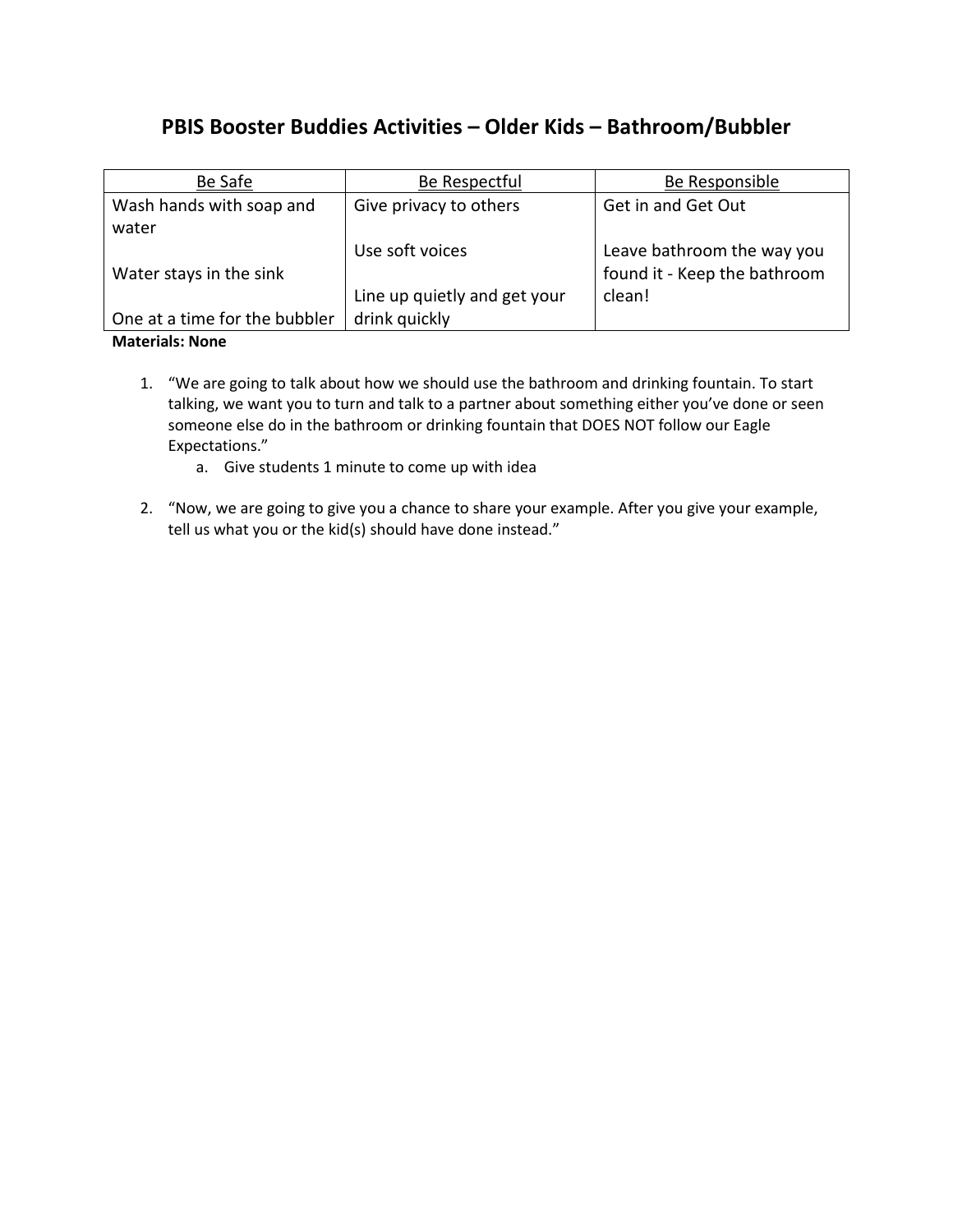## **PBIS Booster Buddies Activities – Older Kids – Cafeteria**

| Be Safe                             | Be Respectful                              | Be Responsible                                 |
|-------------------------------------|--------------------------------------------|------------------------------------------------|
| Keep your hands, feet, and          | Follow adult rules the first               | Clean up eating area when                      |
| lunch to yourself                   | time and every time                        | done                                           |
| Stay in your assigned<br>seat/table | Keep your voice at<br>"conversation" level | Line up quickly and quietly<br>with your class |
|                                     | Use good table manners                     |                                                |

### **Materials: strips**

- 1. "We are going to talk about what the Eagle Expectations are for the cafeteria. Each of you will get a strip of paper with a situation on it. We want you to tell the group how the student act, thinking about our Eagle Expectations."
	- a. Pass out strips & let kids answer.

### **STRIPS**

1. You walk up to your classroom's table. The side that your friend is on is full. It would be easy to squeeze in. But then…

2. You see your friend from another class. You want your friend to see you, so you start to shout "Hello." But then…

3. Ciara could not get the lid off her container. She asked her friends at the table, but they couldn't remove it either. She was hungry and frustrated. But then…

4. Donta wanted to get his lunch and eat it quickly. He began to run in front of the other students while yelling. But then…

5. Marsheya was sitting at the end of the lunch table talking to her classmates while eating. All of a sudden, another student accidentally bumped into her, and her drink spilled onto the table and then to the floor. But then…

6. Marcus didn't get a chance to use the bathrooms before going to lunch. He really, really, really has to go now. But then…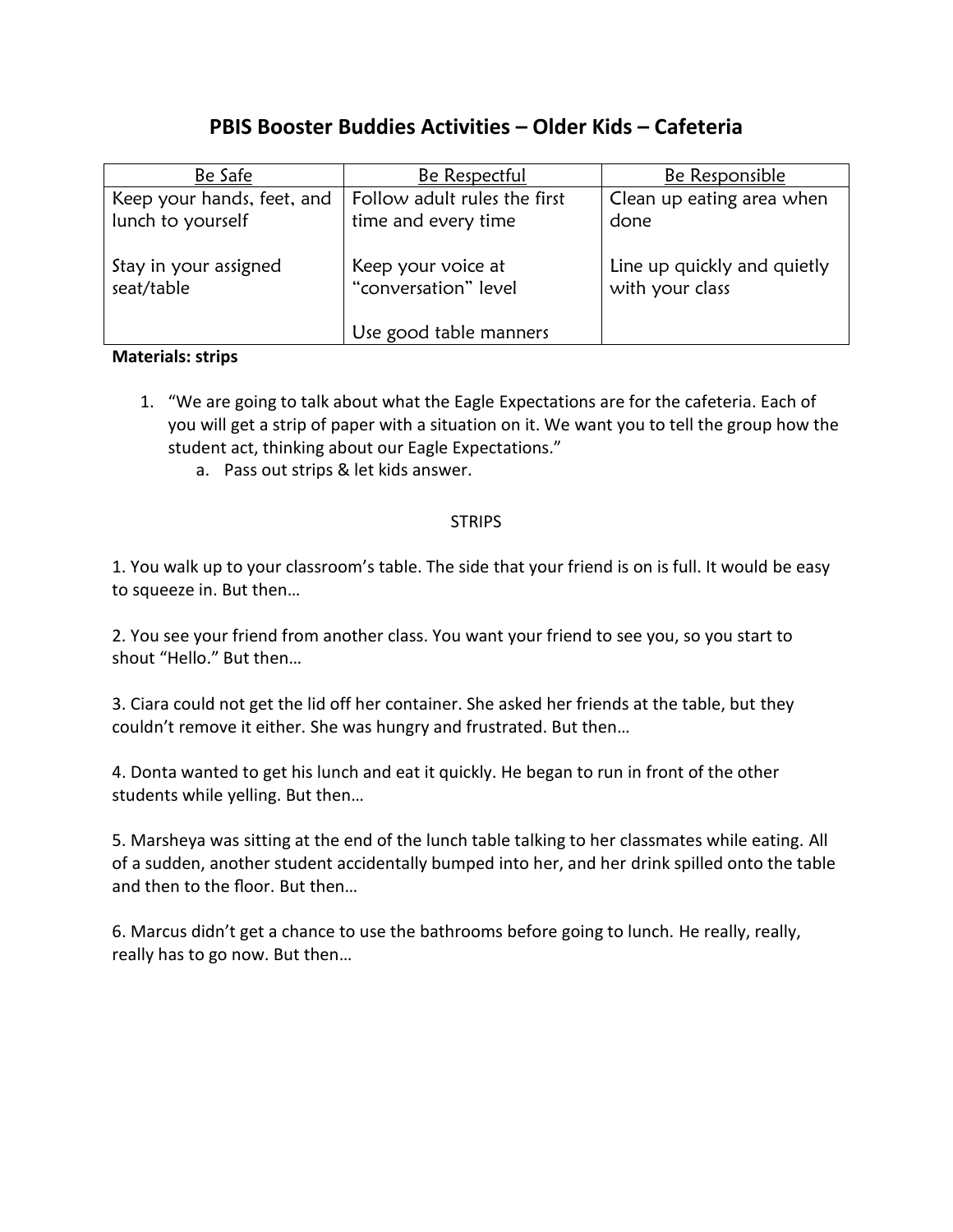## **PBIS Booster Buddies Activities – Older Kids – Playground**

| Be Safe                  | Be Respectful                | Be Responsible                                    |
|--------------------------|------------------------------|---------------------------------------------------|
| Play with equipment      | Follow adult rules the first | Dress appropriately for the                       |
| appropriately and safely | time and every time          | weather                                           |
| Use hands and feet       | Play fairly and include      | Accept consequences without                       |
| appropriately            | everyone                     | arguing or complaining                            |
|                          | Take turns and play together | Line up calmly and quickly in<br>the correct line |

### **Materials: none**

- 1. "What does it mean to be a good sport? Turn and talk to your classmate. We will talk for 30 seconds." WAIT 30 seconds. "What were your ideas?"
	- a. Answers: saying "good try" when some misses a basket, including other kids, being fair, following the rules, ending the game by saying "good job"
- 2. "How does it make you feel when someone is a bad sport?"
	- a. Answers: bad, sad, mad, etc.
- 3. "We are going to talk about some things that can happen to kids on the playground. We want to hear how you could solve the problems."
	- a. "Imagine you are playing tag and your classmate wants to join the game. There are already lots of people playing. What can you do to include your classmate?
	- b. "Your group of friends is playing basketball. There is an argument about whether somebody dribbled out of bounds. Your friends start calling each other cheaters. What can you do to help end the disagreement?
	- c. "You're playing a game and your teammate made a mistake while playing. It made your team lose the game. What can you say to your teammate who already feels bad about making the mistake?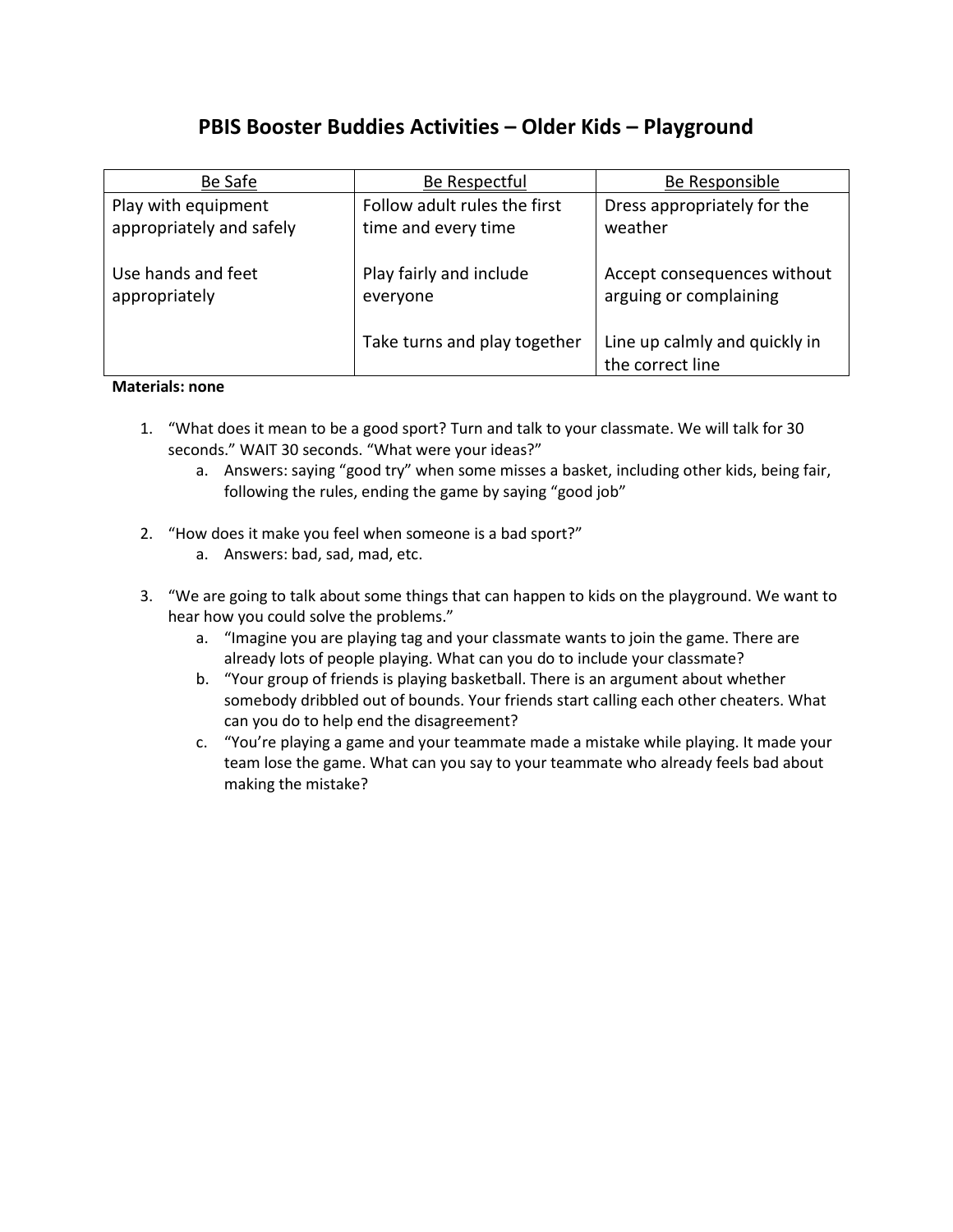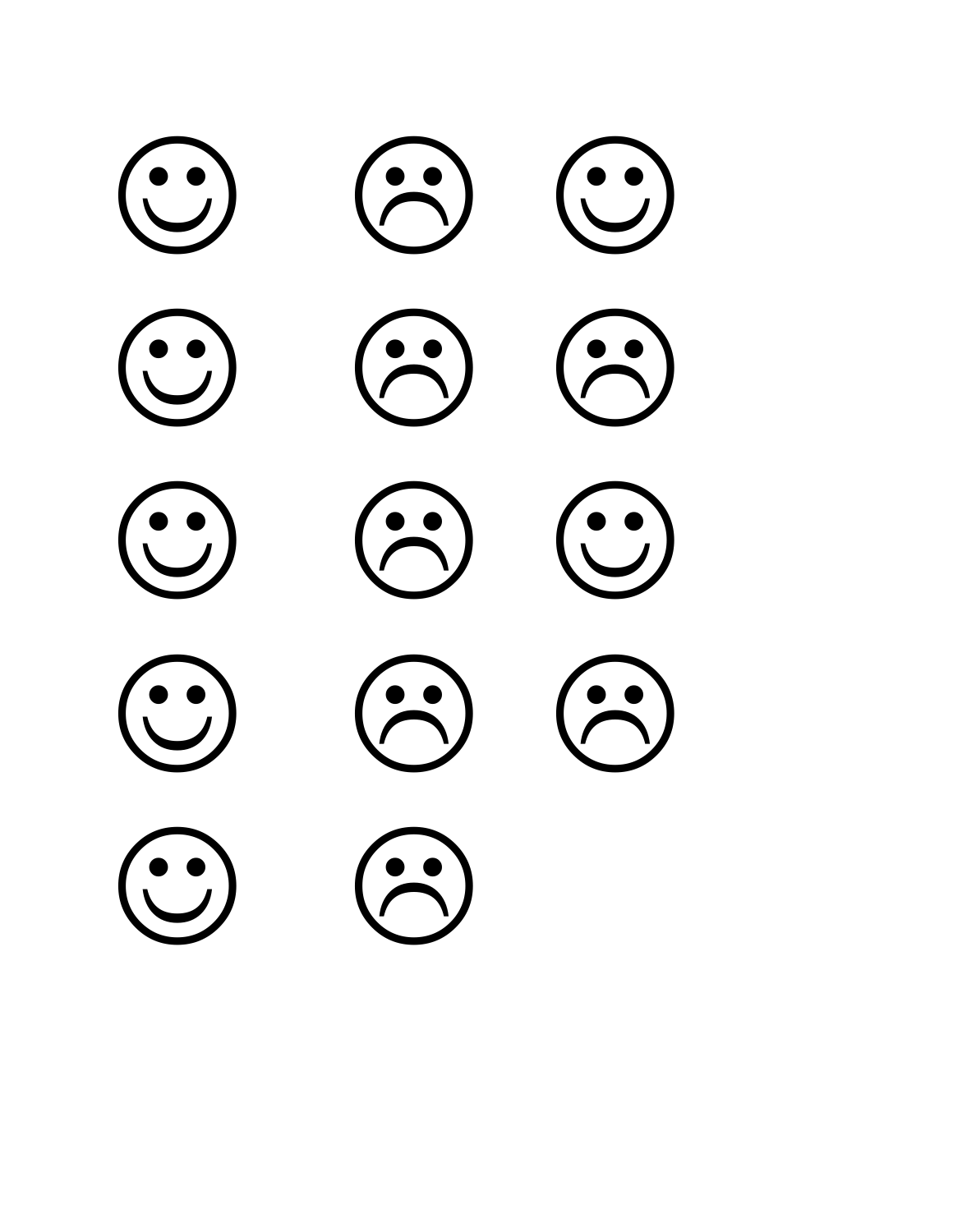1. You walk up to your classroom's table. The side that your friend is on is full. It would be easy to squeeze in. But then…

2. You see your friend from another class. You want your friend to see you, so you start to shout "Hello." But then…

3. Ciara could not get the lid off her container. She asked her friends at the table, but they couldn't remove it either. She was hungry and frustrated. But then…

4. Donta wanted to get his lunch and eat it quickly. He began to run in front of the other students while yelling. But then…

5. Marsheya was sitting at the end of the lunch table talking to her classmates while eating. All of a sudden, another student accidentally bumped into her, and her drink spilled onto the table and then to the floor. But then…

6. Marcus didn't get a chance to use the bathrooms before going to lunch. He really, really, really has to go now. But then…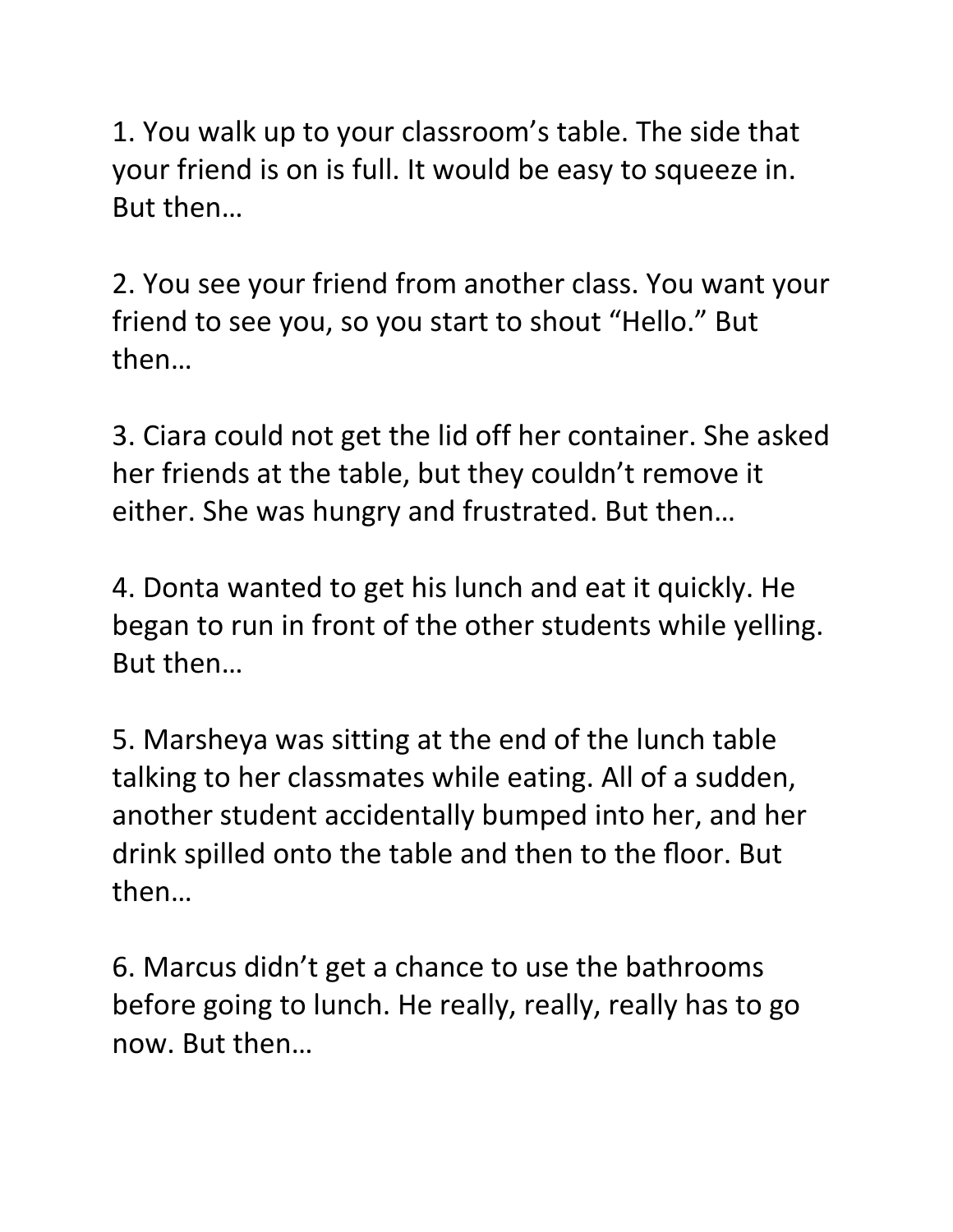